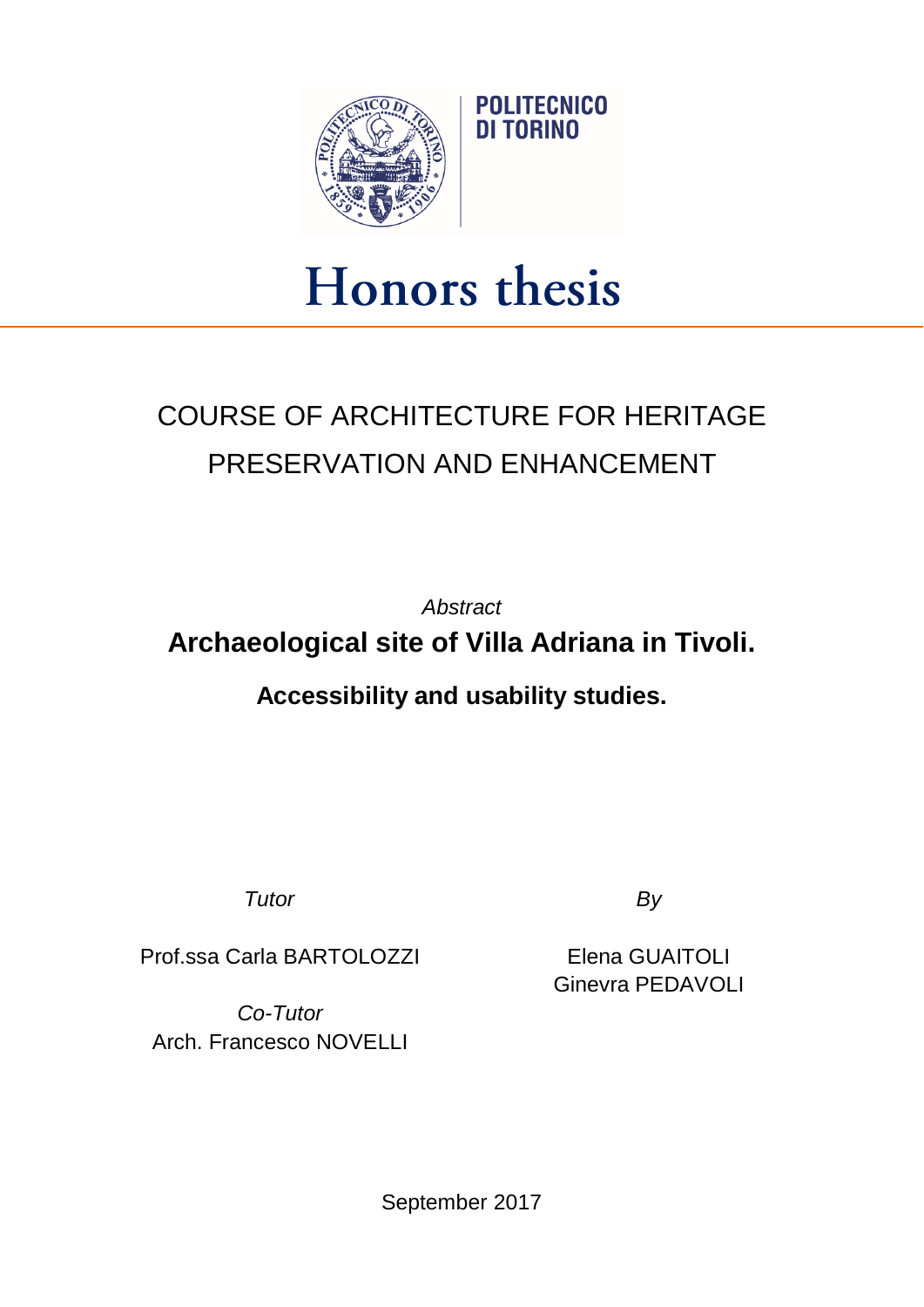Villa Adriana in Tivoli is a unique ancient architecture example that still allows to experience an efficient and deep relation between buildings and nature.

Its monumental consistency is still present and visible, and it makes us enter in a true connection with the past, reflecting the present both as cultural heritage and architectural lesson.

Starting from the results of the research called *Pompei Accessibile, Linee guida per la fruizione ampliata del sito archeologico,* led by the University of Naples, we have decided to focus the accessibility and usability studies on another italian archaeological site: Villa Adriana in Tivoli.

Basing on the pompeian studies, the research has underlined the topic of the increased usability within cultural heritage on hadrian's site. The improvement of accessibility has been studied in the widest sense of the adjustment practices, including not only the act of going through architectural and perceiving barriers in some areas, but also the enhancement of the archaeological site.

The topic of cultural heritage accessibility is now considered as an aspect that is included into the restoration design. The pompeian research is believed to be an essential reference for other studies of the same kind, since it has outlined a grounded and efficient method, that could suitably fit for our study on the hadrian's site.

The research aims to take into consideration the topic of accessibility on Villa Adriana, thinking about an increased usability, which leads to take decisions with regards to the conservation and enhancement project.

Our studies base on consequential approaches: the first part is characterised by analysis concerning both knowledges about architectural barriers, enhancement of cultural sites and the most up-to-date laws relevant to the theme, and smatterings about morphology, history, architecture and composition of the Villa.

A second part has been dedicated to the actual state of the archaeological site within the accessibility and usability topics: urban connections on different scales, distances, paths, differences in heights, areas closed to the visitors, communications and information, landscape.

At the same time, basing on an historical cartography reference, we have introduced an analysis about paths and entrances and how they changed and transformed through time. For doing this, we have used the georeference method that allowed us to have a direct and efficient comparison among all the paths that had been previously identified on the historical maps and on the actual one. This was possible thanks to the overlayering process. This fundamental step has then been useful in the project part for the design of the accessibility to the area.

The research has then focused on a comparison among other archaeological sites, chosen according to specific parameters, in order to know which is the state of the art concerning accessibility themes and possible suitable relevant solutions.

After having realised a more general and methodical analysis on the entire archaeological site, the area of interest narrows itself to a specific sample zone to study many critical aspects, such as physical and perceiving barriers or morphologic and material ones, concerning the theme of increased usability.

After that, the study aims to identify some strategic points where it would be possible to realise enhancement and usability solutions. This includes suggesting hypotetical paths, in